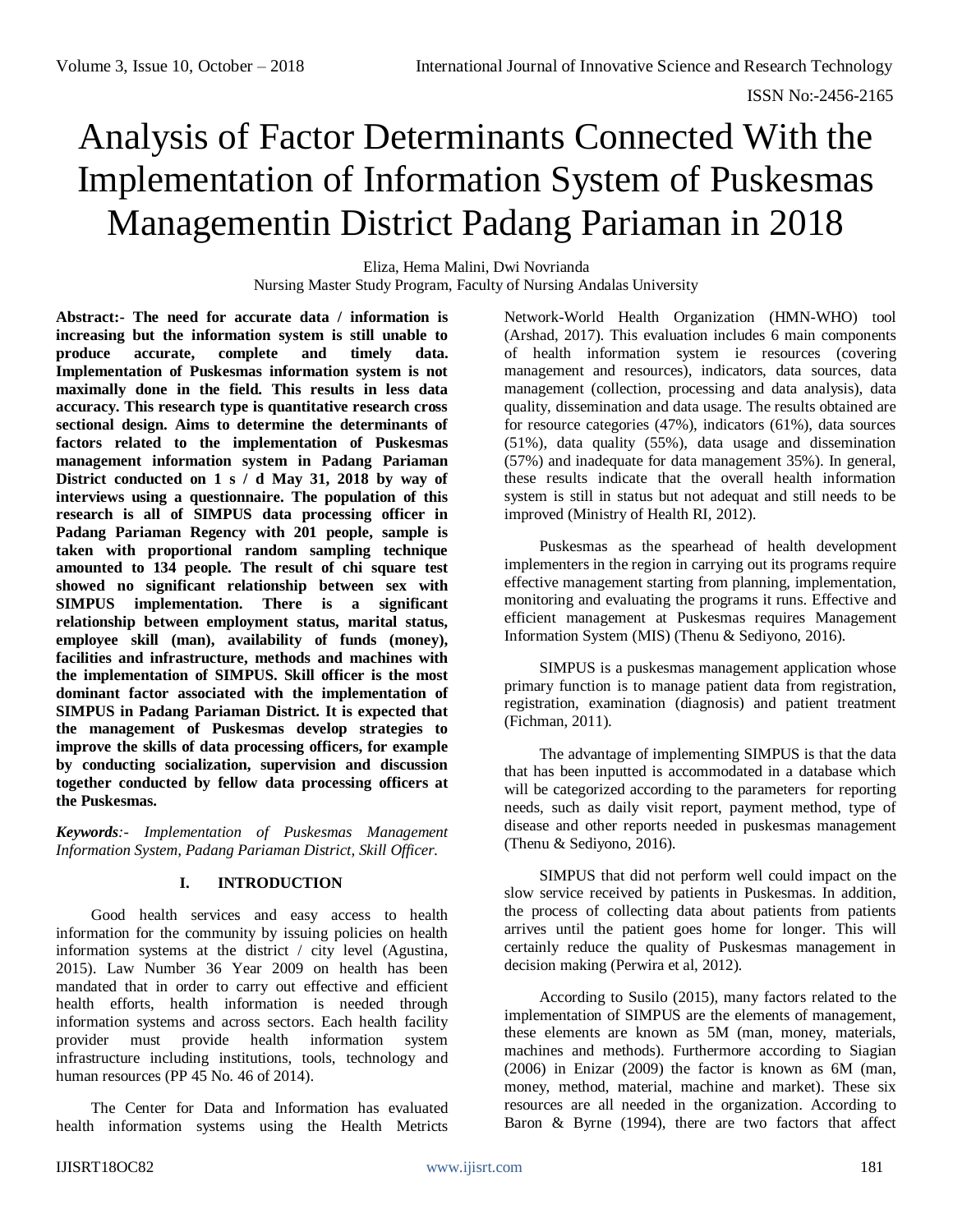performance, namely organizational factors and employee characteristics factors.

The purpose of this study was to identify the determinants of factors related to the implementation of management information system of Puskesmas in Padang Pariaman District in 2018.

# **II. MATERIALS AND METHODS**

This research is a quantitative research using cross sectional "research design". The total population is 201 people. The sampling technique is proportional random sampling so that the sample size in this research is 134 people.

According Sugiyono (2013), data analysis is the process of searching and compile data obtained from interviews, field notes and other materials in a systematic so easily understood and findings can be informed to others. Data analysis to be used in this research is univariate analysis, bivariate with chisquare and multivariate statistic test used in this research is multivariate analysis of multiple logistic regression. The purpose of using this method of analysis is to look at the most dominant factors related between independent variables with dependent variables together (Hastono & Sabri, 2011).

#### **III. RESEARCH FINDING**

Based on table 3 above we can see that the skills of data processing officers are mostly skilled (56,%), most of the availability of sufficient funds (50.7%), most facilities and complete infrastructure (53.0%), (52.2%), most machines are good (54.5%) and most of the implementation of SIMPUS is good (58.2%).

# **IV. DISCUSSION**

Characteristics of Data Processing Officer (Gender, Employment Status, Marital Status, Age, Education and Training of SIMPUS) in Application of Puskesmas Management Information System in Padang Pariaman Regency Year 2018.

The results showed that the Characteristics of Data Processing Officer (Gender, Employment Status, Wedding Status, Age, Education and Training of SIMPUS) in the Application of Puskesmas Management Information System in Padang Pariaman Regency in 2018 were mostly female (61.2%). The result of Agustina's research (2015) found that sex of data processing officer at Gantrung Health Center Kebonsari sub-district of Madiun Regency was dominated by female gender (63.0%). Research Wulandari (2016) also found that most of the respondents were women (66.7%). staffing, most of the respondents have civil service employment status (53.7%). Research Officers (2012) note that the employment status of data processing officers in Puskesmas Jogonalan Klaten regency) is dominated by civil servants (62.7%). Prasetyowati research (2016) also found that most of respondents in Puskesmas Kabupaten Rembang are civil

servants (64.2%).Research on marital status, most of respondent not yet married (52,2%). Wibisono's research (2012) found that marital status of data processing officer in Demak Public Health Center was dominated by unmarried officer (59.7%).Based on the results of research on the age of respondents, mostly young adults (18-40 years) (94.0%). Research Wulandari (2016) also found that most of the respondents are young adults (60.2%). Agustina Research (2015) found that the age of data processing officer at Gantrung Health Center Kebonsari sub-district of Madiun Regency is dominated by young adults (18-40 years old)  $(54.8\%)$ .

According to Kartini (2016), when the age of a nurse, there will be changes in physical and psychological. Physical growth in outline there are four categories of change, namely change in size, proportion, loss of old traits and the emergence of new traits. This occurs due to the maturation of organ function. On the psychological and mental aspects of the level of thinking a person more mature and mature. Therefore, it can be concluded that the age of the mature and adult nurses will influence it in making decisions, especially in implementing SIMPUS. Research on education of respondents, mostly educated Diploma III (50,0%). Prasetyowati research (2016) also found that most of respondents in Puskesmas Kabupaten Rembang have Diploma III education (53,8%). Research Officers (2012) note that education data processing officer at Puskesmas Jogonalan Klaten Regency is dominated by Diploma III education  $(60.1\%)$ .

The same is also put forward by Konli (2014), education is an activity of guidance given to someone to be understood and improve their knowledge. The higher a person's education, the easier it will be to digest and receive the information given so the more scholarship he gets. Whereas in people who have low levels of education, it will be more difficult to receive information and will hamper the development of a person's attitude towards the acceptance of information and new values submitted. In line with the above research, according to Mantini (2015), nurses who have higher education level in general will be more capable and responsible in carrying out its duties. The difference of education on the nurse will cause differences in the quality of the resulting performance (Kusuma, 2013). This is what causes the difference in the quality of performance of each nurse. Therefore. The researcher assumed that for the implementation of SIMPUS in Puskesmas Padang Pariaman better, so the Puskesmas can give opportunity and facilitate data processing officer to continue education to higher level. Based on the research results of SIMPUS training, most of the respondents did not attend SIMPUS training (62.7%). Wibisono's research (2012) found that most data processing officers at Public Health Center of Demak have not participated SIMPUS training  $(57,8\%)$ .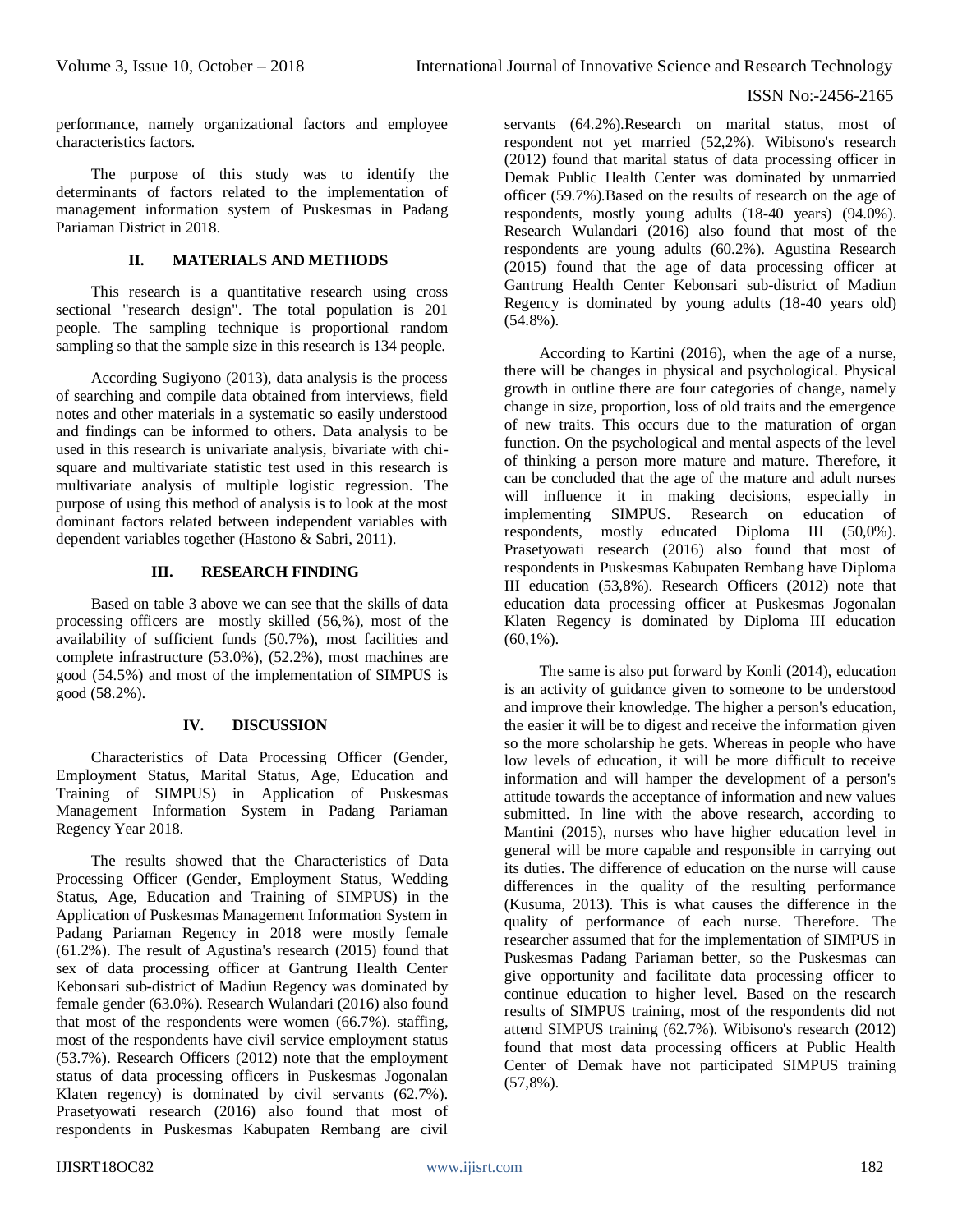#### ISSN No:-2456-2165

Training is closely related to one's work. Therefore employee training is conducted with the aim that employees have the knowledge, skills and skills in accordance with the demands of the work they do. Proper training can give a good effect to employees so that employees can develop themselves and be able to understand some things related to his work (Yanti, 2013).

Based on data obtained by researchers at the Puskesmas Padang Pariaman about the reason not all data processing officers follow SIMPUS training is because the Puskesmas only include one representative as a trainee. According to the researcher, for all data processing officers have knowledge, skills and skills in the implementation of SIMPUS, it is expected all data processing officers can be included in the training activities so that all data processing officers can develop themselves and competent in processing the data.

# **V. IMPLEMENTATION OF PUSKESMAS MANAGEMENT INFORMATION SYSTEM IN PADANG PARIAMAN REGENCY YEAR 2018**

Based on the results of the research note that most of SIMPUS implementation in Padang Pariaman Regency is in good category (58,2%). This can be seen from the respondent's statement that the recording of the Family Health Record Card (RKK) card until the registration card is always available, data processing on PWS (Local Area Monitoring), disease distribution and the tendency of stratification Puskesmas is always implemented, the use of SIMPUS data with the making of planning the implementation of activities (POA) as the preparation of the main activities of the Puskesmas and the conditions of personnel and working area. Enizar's research (2009), the implementation of SIMPUS conducted at Langkat Community Health Center is in good category  $(57.1\%)$  and the rest in bad category  $(42.9\%)$ . SIMPUS is a puskesmas management application whose primary function is to manage patient data from registration, registration, examination (diagnosis) and patient treatment (Fichman, 2011). Wibisosno & Munawaroh (2012) says SIMPUS is a human and / or equipment that provides information to help the process of Puskesmas management achieve its target.

Analysis of the questionnaires conducted by the researchers, the implementation of SIMPUS the least good found in observation item number 13, ie as many as 87.3% of respondents stated that monthly reports LB3 (Nutrition data, KIA, immunization and infectious disease surveillance) sent to Municipal Health Office / District is not always on time, ie, from the 10th of the following month. The reason for the delay in sending the data obtained by the researcher based on the observation and interview is because waiting for the data of recapture from the assisted Puskesmas in their respective working areas, manual input data are still available for report related matters. According to Christanti (2016), the implementation of SIMPUS is very important, because SIMPUS application can help in processing Puskesmas data

and in reporting, it can create a database system for district level, the maintenance of information data from Puskesmas and Dinas Kesehatan so that analysis and evaluation can be used as research material. The creation of maximal health services, good database system for district level and to improve the quality of Puskesmas management in decision making, hence party management of Puskesmas expected to maximize data input in real time to avoid data update delay, improve coordination and cooperation and make target time for Puskesmas Pembantu in sending recap data so that the Puskesmas can make delivery according to schedule which have been determined by Health Office of Padang Pariaman Regency.

#### **VI. CONCLUSION**

The implementation of Puskesmas management information system in Padang Pariaman Regency is mostly in good category, with several interrelated factors.

#### **REFERENCES**

- 1. Agustina, U.N. (2015). Efektivitas Penerapan Sistem Informasi Manajemen Puskesmas Elektronik (SIMPUSTRONIK) di Puskesmas Gantrung Kecamatan Kebonsari Kabupaten Madiun. Jurnal Ilmu Administrasi Negara UNESA. 3(4), 23-36.
- 2. Arikunto, S. (2010). Prosedur penelitian : Suatu Pendekatan Praktik. (Edisi Revisi). Jakarta . Rineka Cipta Arshad, A. (2017). A Synthesis on SWOT Analysis of Public Sector Healthcare Knowledge Management Information Systems in Pakistan. (IJACSA) International Journal of Advanced Computer Science and Applications. 8(8), 130-136.
- 3. Baron & Byrne. (1994). Social Psychology: Understanding Human Interaction. Boston: Allyn & Bacon.
- 4. Christanti. H. (2016). Gambaran Penerapan SIMPUS di Kota Purworejo Jawa Tengah. Jurnal Manajmen. 5(2), 23- 36.
- 5. Conolly A.J. (2017). Big Data Analytics Methodology in the Financial Industry. Information Systems Education Journal (ISEDJ). 15(4), 38-51.
- 6. Darlina, M. (2017). Pengolahan Data SIMPUS. Jurnal Sistem Informasi. 6(3), 67-79.
- 7. Daulay, R.A. (2015). Analisis Penerapan Sistem Informasi Manajemen Puskesmas (SIMPUS) di Puskesmas Pegang Baru Kecamatan Panti Kabupaten Pasaman Sumatera Barat. Jurnal FKM UI, 3(2), 45-57.
- 8. Dinas Kesehatan Kabupaten Padang Pariaman (2017). Profil dan Wilayah Kerja. Padang Pariaman.
- 9. Dinas Kesehatan Provinsi Sumbar, 2017. Profil Dinas Kesehatan Provinsi Sumatera Barat. Padang.
- 10. Depkes RI. (2017). Sumber informasi SIMPUS. Jakarta.
- 11. Enizar, S. (2009). Hubungan Sumber Daya Organisasi dengan Penerapan Sistem Informasi Manajemen Puskesmas di Kabupaten Langkat. Tesis USU. Medan.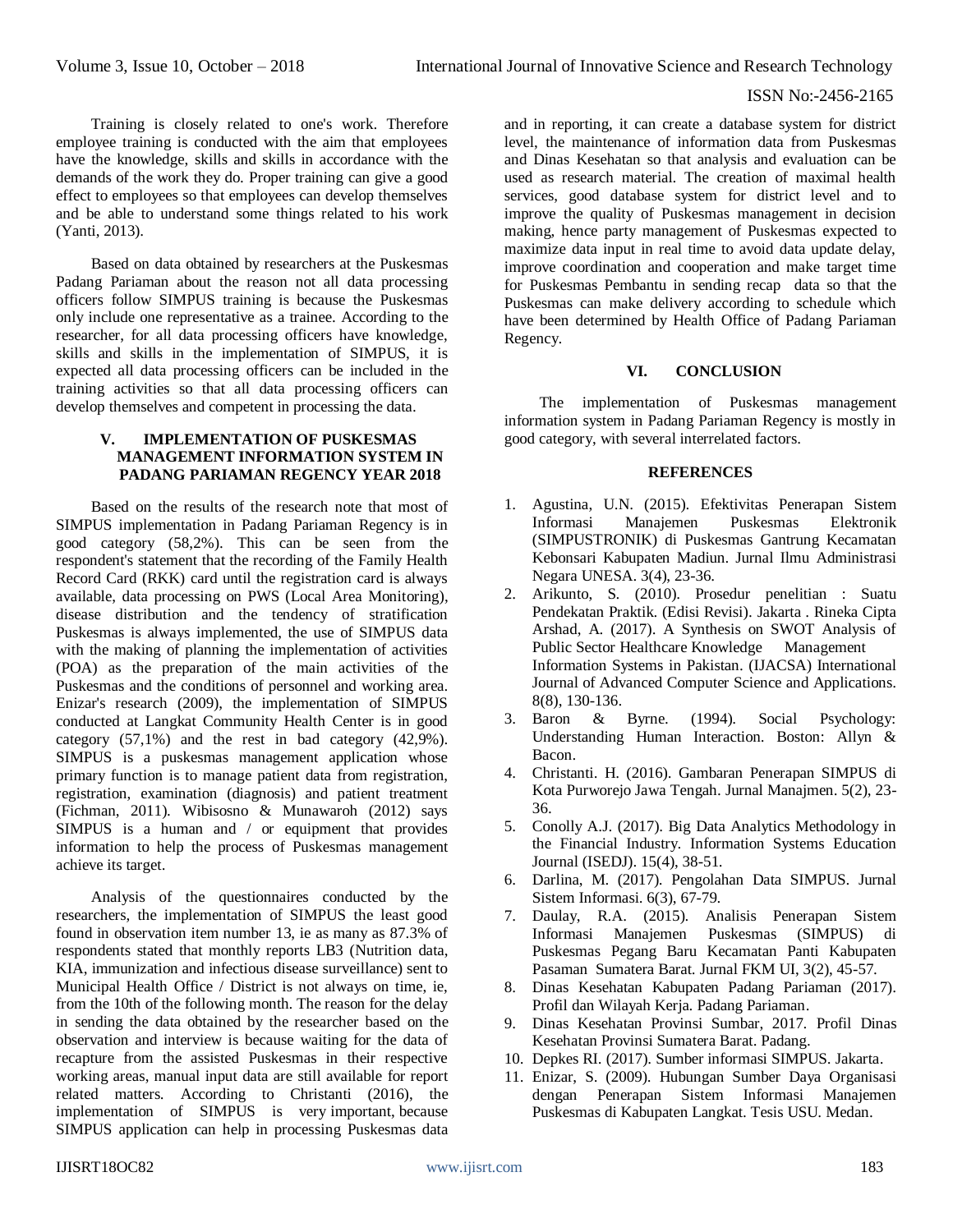ISSN No:-2456-2165

- 12. Erawantini, F., Kurnias, W. & Pramesti, T. (2016). Sistem Informasi Manajemen Puskesmas (SIMPUS) Kencong Kabupaten Jember dengan Metode End User Computing (EUC) Satisfaction. Jurnal Kesehatan. 4(2), 1- 13.
- 13. Gina, M.B. (2016). Strategi Sukses Berorganisasi. Indiva Media Krasi. Surakarta.
- 14. Ginanjar. T. (2016). Aplikasi sistem Informasi Kesehatan. Era Intermedia. Lawean.
- 15. Haruna, K.D. (2017). A Collaborative Approach for Research Paper Recommender System. Plos One. 9(2), 34-45.
- 16. Haryadi. F. (2017). Jaringan Komputer dan Pemograman. Griya Persada. Jakarta.
- 17. Hasanuddin. A. (2014) Persepsi petugas tentang mesin (machine) yang digunakan dalam penerapan SIMPUS di Kecamatan Mamajang Sulawesi Selatan. Jurnal Ilmu Keperawatan. 2(4), 83-98.
- 18. Haux. R. (2016). Health Information Systems Past, Present, Future. International Journal of Medical Informatics. 75(3), 268-281.
- 19. Himabindu, K. (2017). Classification of Squids Using Morphometric Measurements. Journal of Science. 30(2), 61-71.
- 20. Hongshi. (2017). Learning Strategies and Classification in Education. Institute for Learning Styles Journal. 1(2), 24- 36.
- 21. James, P.P. (2017). Role of Management Information System in Business and Industry. International Journal of Humanities and Social Science Invention. 6(2), 1-6.
- 22. Jatmiko, F. (2016). Hubungan antara Status Kepegawaian dengan Penerapan SIMPUS di Puskesmas Pondok Ranggon I Jakarta Timur. Jurnal Makara. 7(3), 21-35.
- 23. Julia, D. (2016). Perlindungan Data pada Komputer. Graha Informatika. Yogyakarta.
- 24. Jupriman, M. (2014). Hubungan status pernikahan dengan penerapan SIMPUS di Puskesmas Sidomulyo Kota Bengkulu. Jurnal Sari Medika. 3(4), 67-87.
- 25. Kelana, D. (2011). Metodologi Penelitian Keperawatan (Panduan Melaksanakan dan Menerapkan Hasil Penelitian). Jakarta: Trans Info Media.
- 26. Kemenkes RI. (2011). Sistem Informasi Daerah Generik. Jakarta.
- 27. Kemenkes RI. (2012). Roadmap Sistem Informasi Kesehatan 2011-2014. Jakarta.
- 28. Kemenkes RI. (2015). Peta Jalan Sistem Informasi Kesehatan Tahun 2015- 2019. Jakarta.
- 29. Konli, Steven. (2014). Pelayanan Kesehatan Masyarakat di Puskesmas Desa Gunawan Kecamatan Sesayap Kabupaten Tana Tidung. eJournal Ilmu Pemerintahan, 2(1), 1925-1936.
- 30. Kostarini, C. (2017). Hubungan Status Kepegawaian dan Lama Kerja dengan Penerapan SIMPUS di Puskesmas Lhoknga Aceh Besar. Jurnal Kesuma. 1(2), 34-46.
- 31. Kumajas, F. (2014). Prinsip Hidup Bahagia. Gradien Mediatama. Yogyakarta.
- 32. Kuntjojo. (2009). Metodologi Penelitian Jakarta. Rineka Cipta.
- 33. Kusnedi. (2014). Penggunaan Sistem Informasi Manajamen. Jakarta. Rineka Cipta.
- 34. Kusuma, H.(2013). Pengaruh Ketersediaan Dana terhadap Penerapan SIMPUS. Jurnal Kesmas. 3(4), 12-23.
- 35. Lanamaki, A. (2017). A Call to Write the Nordic Information Systems Research Field History. Scandinavian Journal of Information Systems. 29(1), 3– 18.
- 36. Levina. (2014). Menciptakan SDM Berprestasi. Airlangga. Jakarta
- 37. Lolita. S. (2016). Peilaku Organisasi. Bumi Aksara. Jakarta
- 38. Martono, N. (2011). Metode Penelitian Kuantitatif: Analisis Isi dan Analisis Data Skunder. Jakarta: Raja Grafindo Persada.
- 39. Mantini, R. (2015) Hubungan Faktor Karakteristik dan Organisasi dengan Penerapan SIMPUS di Puskesmas Mulyorejo Deli Serdang Sumatera Utara. Jurnal Kemas. 5(4), 88-98.
- 40. Mehraen, E. (2104). Evaluation of Hospital Information Systems in Selected Hospitals of Iran. International Journal of Advanced Information Technology (IJAIT). 4(5), 1-7.
- 41. Mursidi, G. (2015) Hubungan Metode (Method) dengan Penerapan SIMPUS di Kabupaten Selaman Yogyakarta. Jurnal Sistem Informasi. 4(4), 67-78.
- 42. Nasution, H. (2013). Evaluasi Penerapan Sistem Informasi Manajemen Pasien On Line di Puskesmas Pauh Kambar Kabupaten Padang Pariaman. Jurnal Fakultas Keperawatan Universitas Andalas. Sumbar.
- 43. Niah, N.S. (2015). Manajemen Pelaksanaan Pelayanan Puskesmas di Kabupaten Jombang Jawa Timur. Jurnal Husada, 4(2), 23-43.
- 44. Nursalam. (2013). Metodologi Penelitian Ilmu Keperawatan. Edisi 4. Jakarta. Salemba Medika.
- 45. Oluwarotimi, R. (2016). Health Information System Effectively Combining with Medical Aid System to Im-Prove South-African Medical Services (Mzanzi-Med). International Journal of Advanced Computer Technology (IJACT). 2(6), 52-55.
- 46. Omachonu, V.K. (2010). Innovation in Healthcare Delivery Systems: A Conceptual Framework. The Innovation Journal: The Public Sector Innovation Journal, 15(1), 1-20.
- 47. Panerai, R.B. (2017). Health Information Systems. Global Perspectives in Health. 1(3), 231-245.
- 48. Pepela, W.D. (2016). Community Health Information System Utility: A case of Bungoma County, Kenya. Academia Journal of Environmental Science. 4(4), 062- 073.
- 49. Peraturan Pemerintah Republik Indonesia Pasal 45 Nomor 46. (2014). Sistem Informasi Kesehatan. Jakarta.
- 50. Permenkes RI. (2014). Pusat Kesehatan Masyarakat. Jakarta.